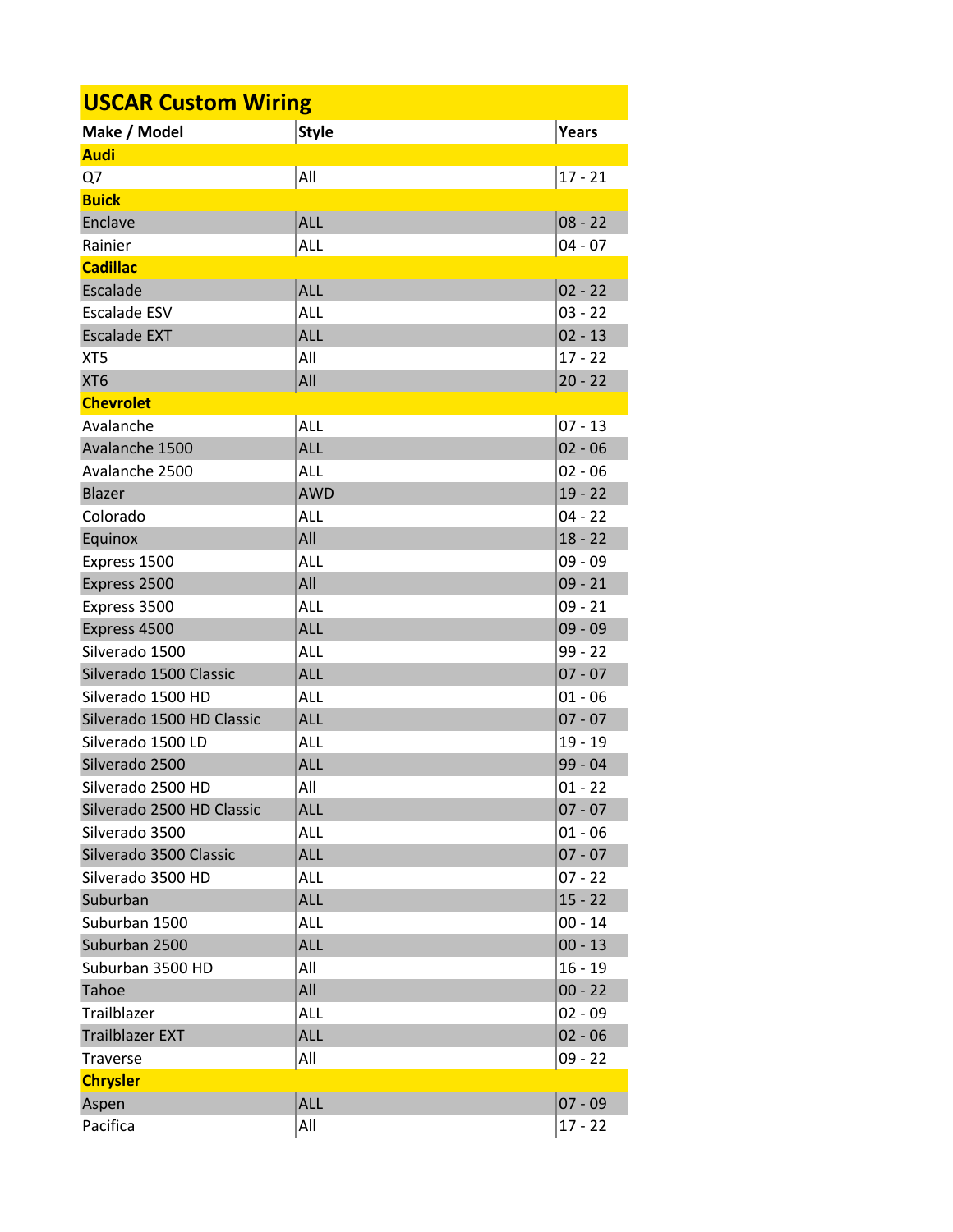| Voyager                    | All                      | $20 - 22$ |
|----------------------------|--------------------------|-----------|
| <b>Dodge</b>               |                          |           |
| Durango                    | ALL                      | $07 - 09$ |
| Durango                    | with Factory Tow Package | $11 - 22$ |
| Ram 1500                   | ALL                      | $09 - 10$ |
| Ram 2500                   | ALL                      | $10 - 10$ |
| Ram 3500                   | <b>ALL</b>               | $10 - 10$ |
| <b>Ford</b>                |                          |           |
| $E-150$                    | ALL                      | $03 - 10$ |
| E-150 Club Wagon           | <b>ALL</b>               | $03 - 05$ |
| E-150 Econoline            | <b>ALL</b>               | $97 - 02$ |
| E-150 Econoline Club Wagon | <b>ALL</b>               | $97 - 02$ |
| $E-250$                    | <b>ALL</b>               | $03 - 10$ |
| E-250 Econoline            | ALL                      | $97 - 02$ |
| E-350 Club Wagon           | All                      | $03 - 05$ |
| E-350 Econoline            | <b>ALL</b>               | $97 - 98$ |
| E-350 Econoline Club Wagon | <b>ALL</b>               | $97 - 02$ |
| E-350 Super Duty           | <b>ALL</b>               | $99 - 10$ |
| E-450 Econoline Super Duty | <b>ALL</b>               | $00 - 02$ |
| E-450 Super Duty           | <b>ALL</b>               | $03 - 10$ |
| Excursion                  | ALL                      | $00 - 05$ |
| Expedition                 | <b>ALL</b>               | $97 - 21$ |
| Explorer                   | ALL                      | $00 - 21$ |
| <b>Explorer Sport Trac</b> | <b>ALL</b>               | $09 - 09$ |
| $F-150$                    | <b>ALL</b>               | $97 - 21$ |
| F-150 Heritage             | <b>ALL</b>               | $04 - 04$ |
| $F-250$                    | <b>ALL</b>               | 97 - 99   |
| F-250 HD                   | <b>ALL</b>               | $97 - 97$ |
| F-250 Super Duty           | ALL                      | $99 - 21$ |
| F-350 Super Duty           | <b>ALL</b>               | $99 - 21$ |
| F-450 Super Duty           | ALL                      | $99 - 21$ |
| F-550 Super Duty           | <b>ALL</b>               | $99 - 21$ |
| Flex                       | ALL                      | $09 - 16$ |
| Police Interceptor Utility | All                      | $18 - 18$ |
| Ranger                     | ALL                      | $00 - 21$ |
| Transit-150                | ALL                      | $15 - 21$ |
| Transit-250                | All                      | $15 - 21$ |
| Transit-350                | All                      | $15 - 21$ |
| Transit-350 HD             | All                      | $15 - 21$ |
| <b>Freightliner</b>        |                          |           |
| Sprinter 2500              | with Factory Tow Package | $10 - 21$ |
| Sprinter 3500              | with Factory Tow Package | $10 - 21$ |
| <b>GMC</b>                 |                          |           |
| Acadia                     | ALL                      | $07 - 22$ |
| Acadia Limited             | ALL                      | $17 - 17$ |
| Canyon                     | All                      | $04 - 22$ |
| Envoy                      | ALL                      | $02 - 09$ |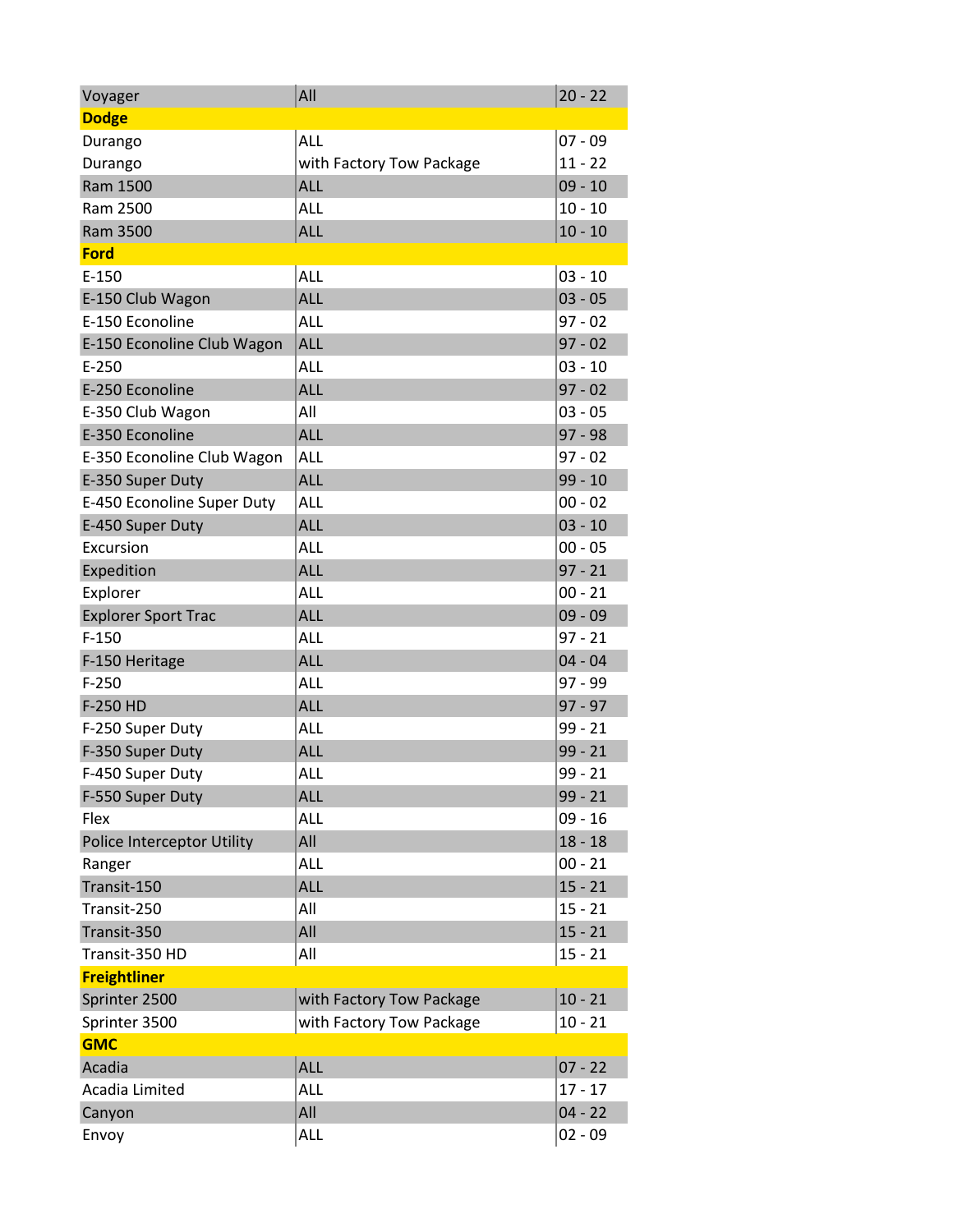| <b>Envoy XL</b>          | <b>ALL</b>               | $02 - 06$ |
|--------------------------|--------------------------|-----------|
| Envoy XUV                | <b>ALL</b>               | $04 - 05$ |
| Savana 1500              | <b>ALL</b>               | $09 - 09$ |
| Savana 2500              | All                      | $09 - 21$ |
| Savana 3500              | All                      | $09 - 21$ |
| Savana 4500              | <b>ALL</b>               | 09 - 09   |
| Sierra 1500              | <b>ALL</b>               | $99 - 22$ |
| Sierra 1500 Classic      | ALL                      | $07 - 07$ |
| Sierra 1500 HD           | <b>ALL</b>               | $01 - 06$ |
| Sierra 1500 HD Classic   | <b>ALL</b>               | $07 - 07$ |
| Sierra 1500 Limited      | <b>ALL</b>               | $19 - 19$ |
| Sierra 2500              | ALL                      | 99 - 04   |
| Sierra 2500 HD           | <b>ALL</b>               | $01 - 22$ |
| Sierra 2500 HD Classic   | ALL                      | $07 - 07$ |
| Sierra 3500              | <b>ALL</b>               | $01 - 06$ |
| Sierra 3500 Classic      | <b>ALL</b>               | $07 - 07$ |
| Sierra 3500 HD           | <b>ALL</b>               | $07 - 22$ |
| Terrain                  | All                      | $18 - 22$ |
| Yukon                    | <b>ALL</b>               | $00 - 22$ |
| Yukon XL                 | All                      | $15 - 22$ |
| Yukon XL 1500            | <b>ALL</b>               | $00 - 14$ |
| Yukon XL 2500            | ALL                      | $00 - 13$ |
| <b>Honda</b>             |                          |           |
| Passport                 | All                      | $19 - 22$ |
| Pilot                    | <b>ALL</b>               | $09 - 22$ |
| Ridgeline                | <b>ALL</b>               | $06 - 22$ |
| <b>Hummer</b>            |                          |           |
| H <sub>2</sub>           | <b>ALL</b>               | $03 - 09$ |
| H <sub>3</sub>           | <b>ALL</b>               | $06 - 10$ |
| H <sub>3</sub> T         | <b>ALL</b>               | $09 - 10$ |
| <b>Infiniti</b>          |                          |           |
| <b>JX35</b>              | <b>ALL</b>               | $13 - 13$ |
| QX56                     | <b>ALL</b>               | $04 - 13$ |
| QX60                     | <b>ALL</b>               | $14 - 21$ |
| QX80                     | All                      | $14 - 21$ |
| <b>Isuzu</b>             |                          |           |
| Ascender                 | <b>ALL</b>               | $03 - 08$ |
| <b>Jeep</b>              |                          |           |
| Cherokee                 | <b>ALL</b>               | $14 - 21$ |
| Gladiator                | All                      | $20 - 22$ |
| <b>Grand Cherokee</b>    | ALL                      | $11 - 17$ |
| <b>Grand Cherokee</b>    | Built before May 2018    | $18 - 18$ |
| <b>Grand Cherokee</b>    | with Factory Tow Package | $19 - 21$ |
| <b>Grand Cherokee WK</b> | All                      | $22 - 22$ |
| Wrangler                 | JK                       | $07 - 18$ |
| Wrangler                 | JL                       | $18 - 22$ |
| <b>Kia</b>               |                          |           |